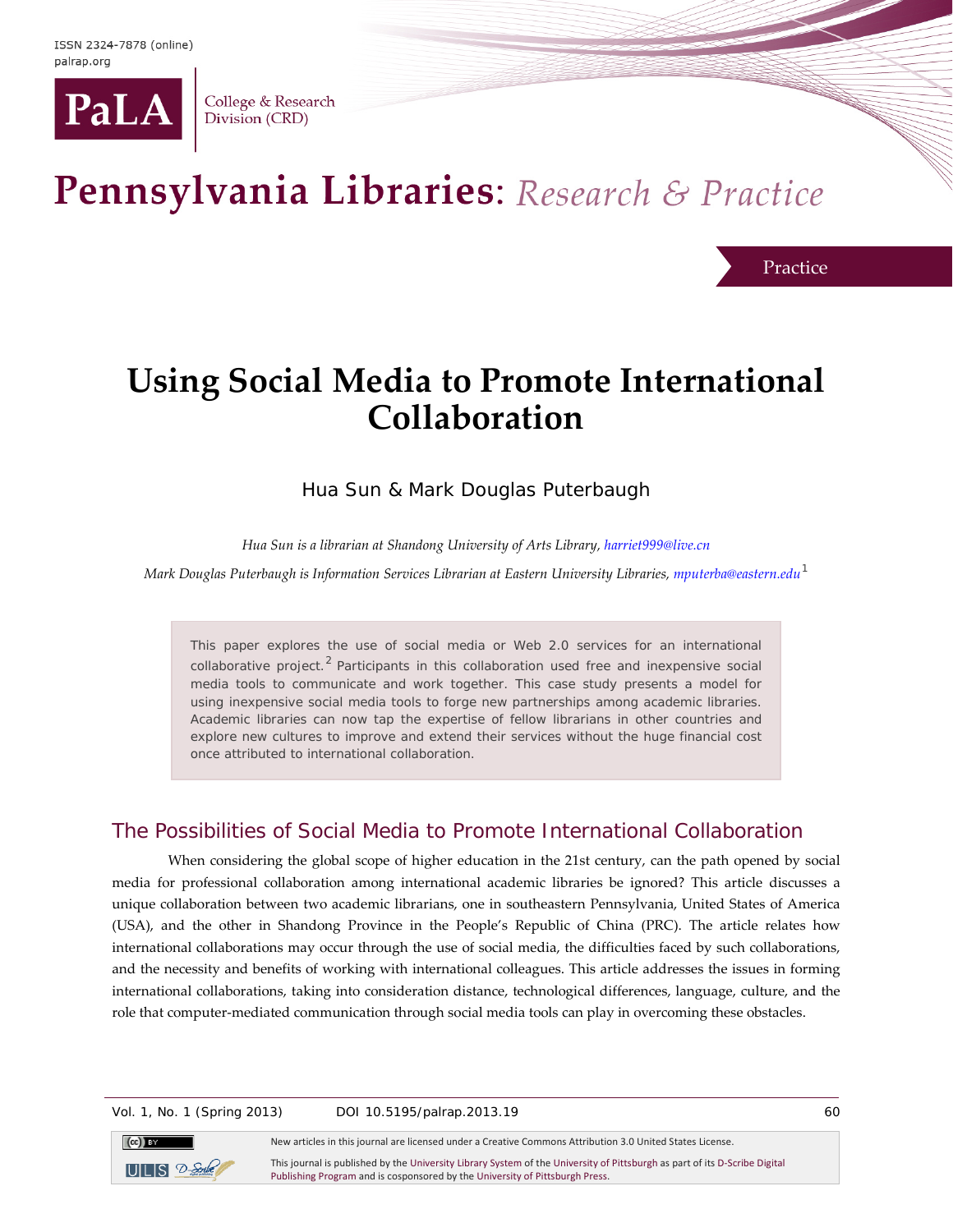### Literature Review

Abbasi, Hossian, Uddin, and Rasmussen (2011) noted three levels of collaboration that exist among scientific researchers. First, there are macro-level collaborations involving large initiatives by collaborating nations or large international organizations. Then there are meso-level collaborations; usually these involve collaborations among individual institutions, such as universities working across national boundaries. Lastly, there are micro-level collaborations, which involve single researchers or small groups of individuals working together.

#### Macro-Level Collaborations

The idea of international collaboration among librarians is not new. Johnson (2009) cites Urquhaut, who in 1987 commented that "national boundaries" are "handicaps" to be overcome (p. 178). It may have appeared at that time that collaboration on a global scale would be difficult. Yet from that time to the present, large-scale efforts have successfully reached across borders. However, these collaborations usually occurred where national borders met, such as within the Americas, Europe, and Asia.

Langeland (2006) discusses one instance of this type of international collaboration, the Nordic Literature and Library Committee (NORDBOK). Led by the Nordic Council of Denmark, Norway's and Sweden's public libraries and corporations worked together to promote Nordic culture through a variety of enterprises. NORDBOK selected and, in collaboration with the participants, translated various written and oral materials that were previously unavailable. The sharing of cultural materials extended beyond the Nordic nations as translations were provided for other peoples in their native tongues. As an international collaboration, NORDBOK was an unparalleled success.

Johnson (2009) describes another European effort, the Tempus Programme, which has helped provide educational opportunities for nations seeking to improve their academic and public education programs. Organizations from Eastern Europe partnered with universities in the European Union for a three-year joint project developing new master's programs in library and information science (MLS). Most courses were taught online. The project brought librarians from across Europe to assist in the education of new professionals in information sciences.

Macro-collaborations involve large numbers of library staff and require large amounts of money to fund the projects. Perhaps the most successful of the macro-collaborations is the Online Computer Library Center (OCLC) headquartered in Dublin, Ohio, USA. Beginning as the Ohio College Library Center, a meso-level cooperative effort among academic libraries in the state of Ohio, OCLC is a centralized shared online catalog. OCLC (2013) claims to have a global membership in excess of 25,000 member institutions. Librarians who contribute to OCLC's WorldCat, the largest online catalog in the world, also work jointly to develop standards for the sharing of bibliographic information through various committees and structures under the OCLC framework. It is a prime example of how a smaller localized collaboration can grow into an international cooperative.

The growth of the Internet and the ease of professional networking that accompanied its expansion helped to make the individual members of OCLC stronger. Thousands of researchers and catalogers have gained greatly from this macro-level effort to build WorldCat.

#### Meso-Level Collaborations

"International partnerships are becoming prevalent in tertiary education. These agreements and memorandums of understanding are often done at the higher administrative levels filling the gaps in program offerings, and increasing enrolment in both institutions" (Alleyne & Rodrigues, 2011, p.261). An instance of a mesolevel international collaboration occurred between Mount Saint Vincent University and Bermuda College. The two institutions shared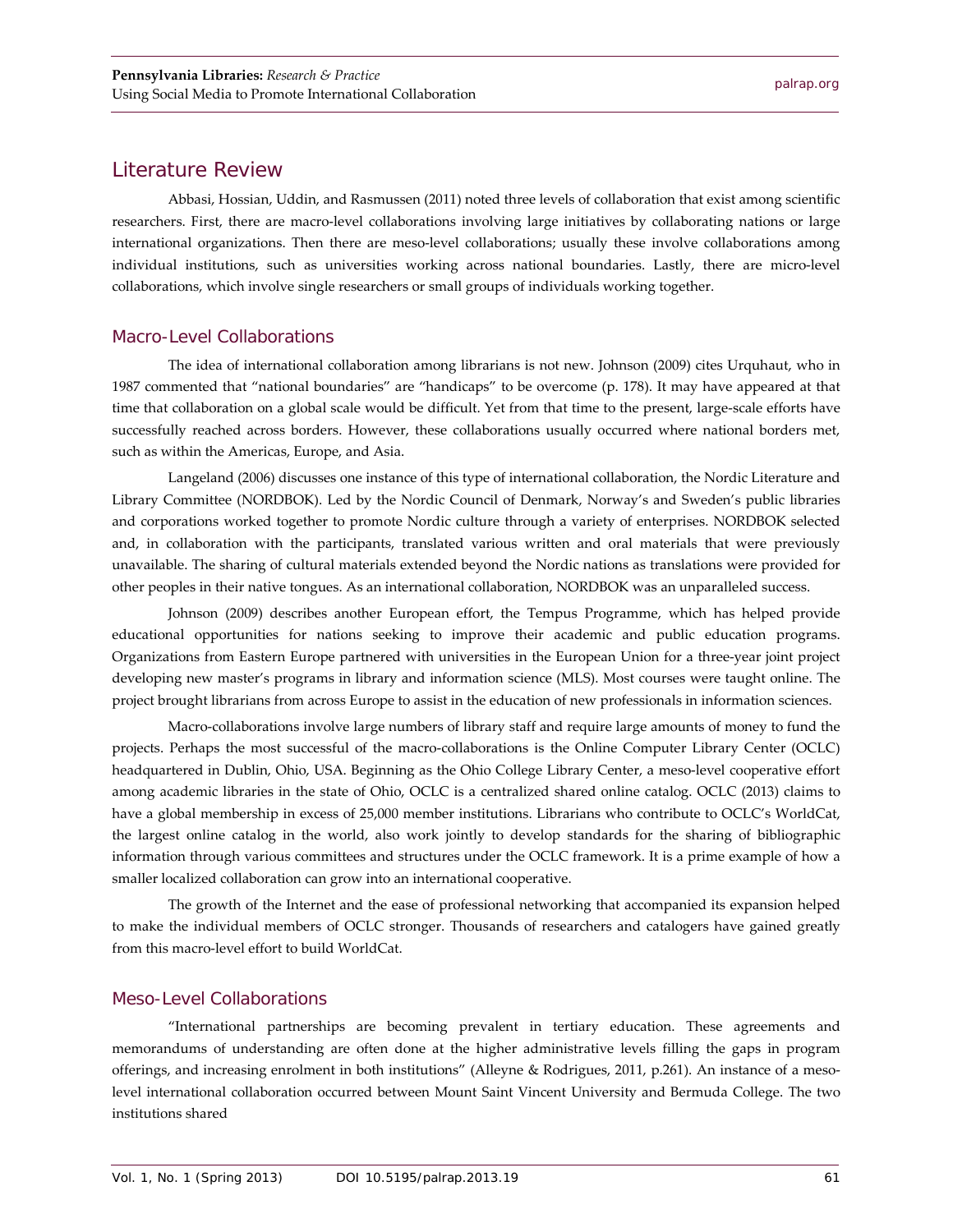. . . articulation agreements that allow students to begin programs in business administration, applied arts (child studies), and teacher certification at Bermuda College in Hamilton, Bermuda, and complete their course of study at Mount Saint Vincent University (MSVU) in Halifax, Nova Scotia, Canada (Alleyne & Rodrigues, 2011, p. 262).

A natural outcome of this partnership was the joint project between the institutions' libraries. Using "conferencing software that allowed for voice, instant messaging chat, and live Web demonstration" for communication, they developed programs to "introduce students to the concepts of information literacy and reinforce for the students that they were able to access librarians and library services at both institutions" (Alleyne & Rodrigues, 2011, p. 262). The collaboration was built upon the agreements entered into by the parent institutions.

International meso-collaborations among institutional libraries have gained interest among foundations offering support to academic institutions. One effort between the University of Tennessee Libraries (UTL) in the United States and the Makerere University Libraries (MUL) in Ghana was funded by "the Carnegie Corporation of New York's International Development Program (IDP)" (Atkins, Smith, & Dewey, 2005, p. 192). Additional funds came from the John D. and Catherine T. MacArthur Foundation, the Ford Foundation, and the Rockefeller Foundation. The partnership initiated by MUL was to advance their library system within a university-wide initiative to improve the quality of services offered to its community. The collaboration helped MUL develop a plan to upgrade its overall services. According to Atkins et al. (2005), there are plans to build an ongoing relationship between the two institutions, including an exchange program between UT's School of Information Science and MU's East African School of Library and Information Sciences.

Institutional efforts, such as those mentioned here, provide librarians with the funding and personnel to make international collaborations successful. Meso-collaborations may use a wide variety of technologies, including social media, to connect and enhance the learning experience.

#### Micro-Level Collaborations

With micro-collaborations, a whole new model of interaction is brought into focus. This type of collaboration, according to Gazan (2010), is defined as "brief, informal expressions of mutual interest and mutual effort toward seeking information on a given topic" (p. 693). Studies of transactions conducted in Naver's Knowledge-In (South Korea), Answerbag, and Yahoo Answers have shown that the ability to transact meaningful collaborations in online social Q&A communities has much to do with the social capital a participant has accrued within a community. "High-status" individuals will draw attention in any environment and more easily make the connections for successful collaboration. Gazan (2010) postulated a social site different from that of the traditional question-and-answer (Q&A) site, one that would allow participants to follow questions by joining the conversation. This would be a "collaborative workspace" where individuals would see lists of participants and trace the histories of conversations. This new service would generate "forms of site-specific social capital" by "tracking a user's collaborative activity, along with their individual efforts" (p. 701).

What Gazan (2010) described is a social media site using Web 2.0 applications. Such applications allow users to work collaboratively, share information, and interact with each other in non-structured ways. Web 2.0 applications are designed to promote social exchange among users. Examples of Web 2.0 applications are found within social media sites like MySpace, Twitter, and Facebook, among others. "Today, everything is about social media. Some industry gurus claim that if you do not participate in Facebook, YouTube, and Second Life, you are not part of cyberspace anymore" (Kaplan & Haenlein, 2010, p. 67).

An instance of the Q&A style of micro-collaborations among librarians is Heather Negley's HelpALibrarian site [\(www.helpalibrarian.com\)](http://www.helpalibrarian.com/). The site allows librarians from around the globe to help each other "answer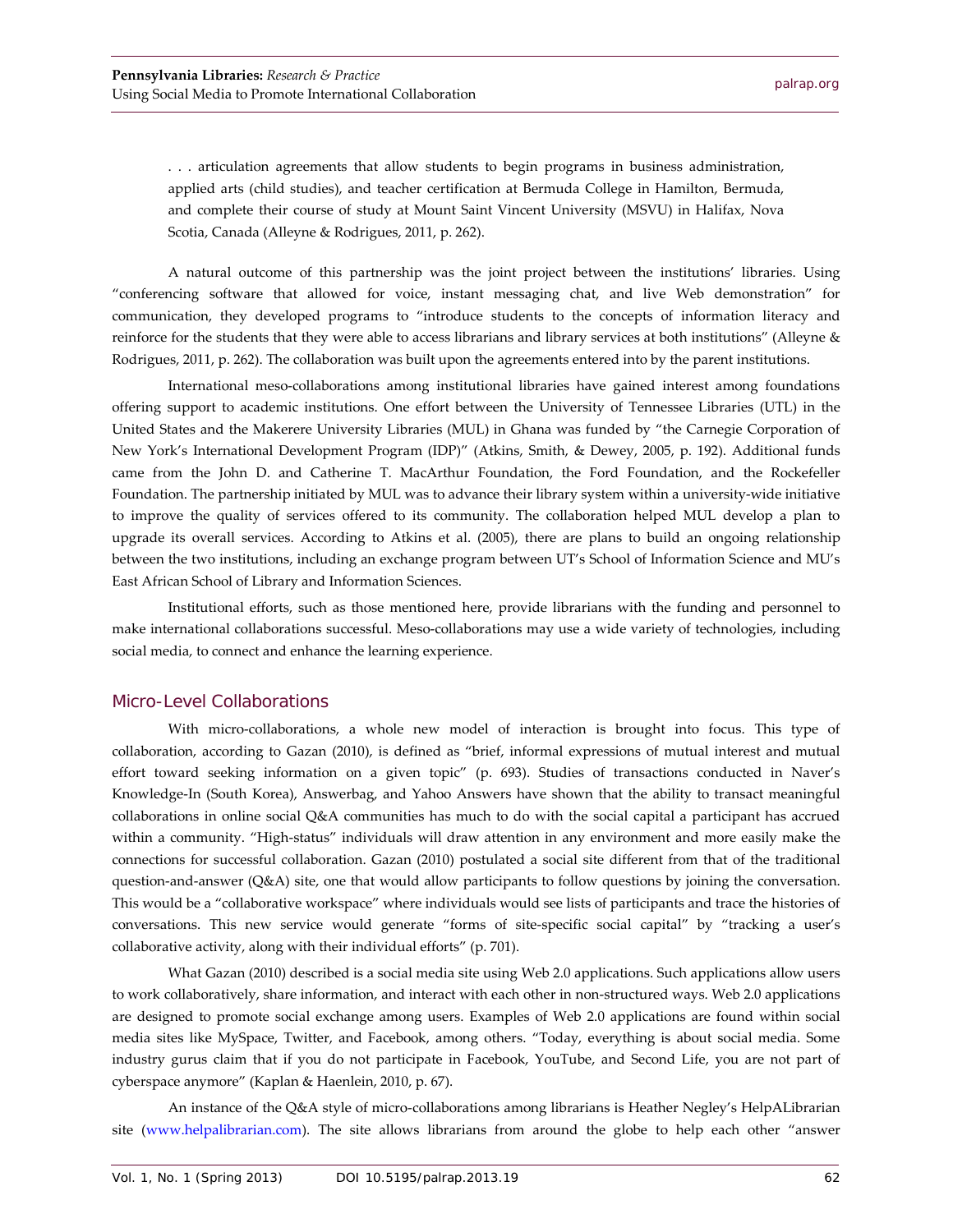questions, share resources and knowledge, and enhance cultural understanding" (Negley, 2012). The service allows librarians to connect anonymously in a simple, easy-to-use, question-and-answer interface. "Since its inception, HelpALibrarian has connected librarians from Massachusetts to Portugal, Malta to Egypt, Manila to Athens, and more" (Negley, 2012).

A prime example of Gazan's "collaborative workspace" may be found on the Facebook group page, *Library Related People*. According to Aaron Tay (2012), creator of the group,

Librarians today are a fortunate bunch; we trade ideas and advice from librarians thousands of miles away as easily as from someone in the same city using the Internet and social media. As a result, new and good ideas flow very quickly these days. All it takes is one Librarian to tweet or post on a mailing list, say a script he came up with that allows you to customize Summon, and within days, libraries around the world would have copied this innovation (2012, para. 1).

Tay pioneered a means for librarians to engage in micro-collaborations on a worldwide basis using social media. Currently the group has over 1,200 members representing libraries in Asia, Africa, Europe, and the Americas.

Much of the popularity of *Library Related People* stems from Tay's own social capital. He is a well-known author, speaker, and blogger. His *Musings about Librarianship* blog [\(musingsaboutlibrarianship.blogspot.com\)](http://musingsaboutlibrarianship.blogspot.com/) is well regarded in the academic library community. It was likely one of the many factors that led to his being named a *Library Journal* "Mover and Shaker" in 2011.

Arising from *Library Related People* was an experiment in the use of social media for higher education. This stretched the definition of micro-collaboration into a new realm, that of international mentoring. Dr. Myungdae Cho, then lecturing at Sung Kyun Kwan University in Seoul, Republic of Korea, wanted to demonstrate to students in his Information Sociology course the power of social media. In the summer of 2010, he called on his Facebook-using friends, including select members of the *Library Related People* group, to provide mentoring services for his students. The mentors, all successful professionals in the information services field, were to interact with the students, addressing topics assigned by Dr. Cho. Members of this mentoring group were from all parts of the globe. They would provide 24-hour support and reference. According to Reed (2011), students could access the mentors' expertise for both academic and social interaction.

During the course that spanned the 2010-2011 academic year, the students and their mentors experienced the potential of social media for both short-term exchanges and long-term commitments to a project. For the students who wanted or needed to talk to a mentor, one was usually available throughout the day. Late night, Korea time, chat sessions were easy enough for mentors living on the East Coast of the United States. It was not unusual for the mentors in the USA to be online discussing class-related topics during lunch, while the students in Seoul were up studying into the early morning hours.

# Developing the Chinese History and Culture LibGuide: A Case Study

Potential collaborations among the mentors of Dr. Cho's Information Sociology group were discussed, but finding common ground among the mentors was difficult. The group was diverse both geographically and professionally. While the participants were willing, finding the proper way to collaborate was problematic. However, two of the mentors, Mark Puterbaugh of Eastern University Libraries in St. Davids, Pennsylvania, USA, and Hua Sun of Shandong University of the Arts in Jinan, Shandong Province, People's Republic of China (PRC), continued their discussions until a project was born: *The Chinese History and Culture LibGuide*  [\(libguides.eastern.edu/china\)](http://libguides.eastern.edu/china) (see Figure 1). Plans began between Sun and Puterbaugh during the summer of 2011.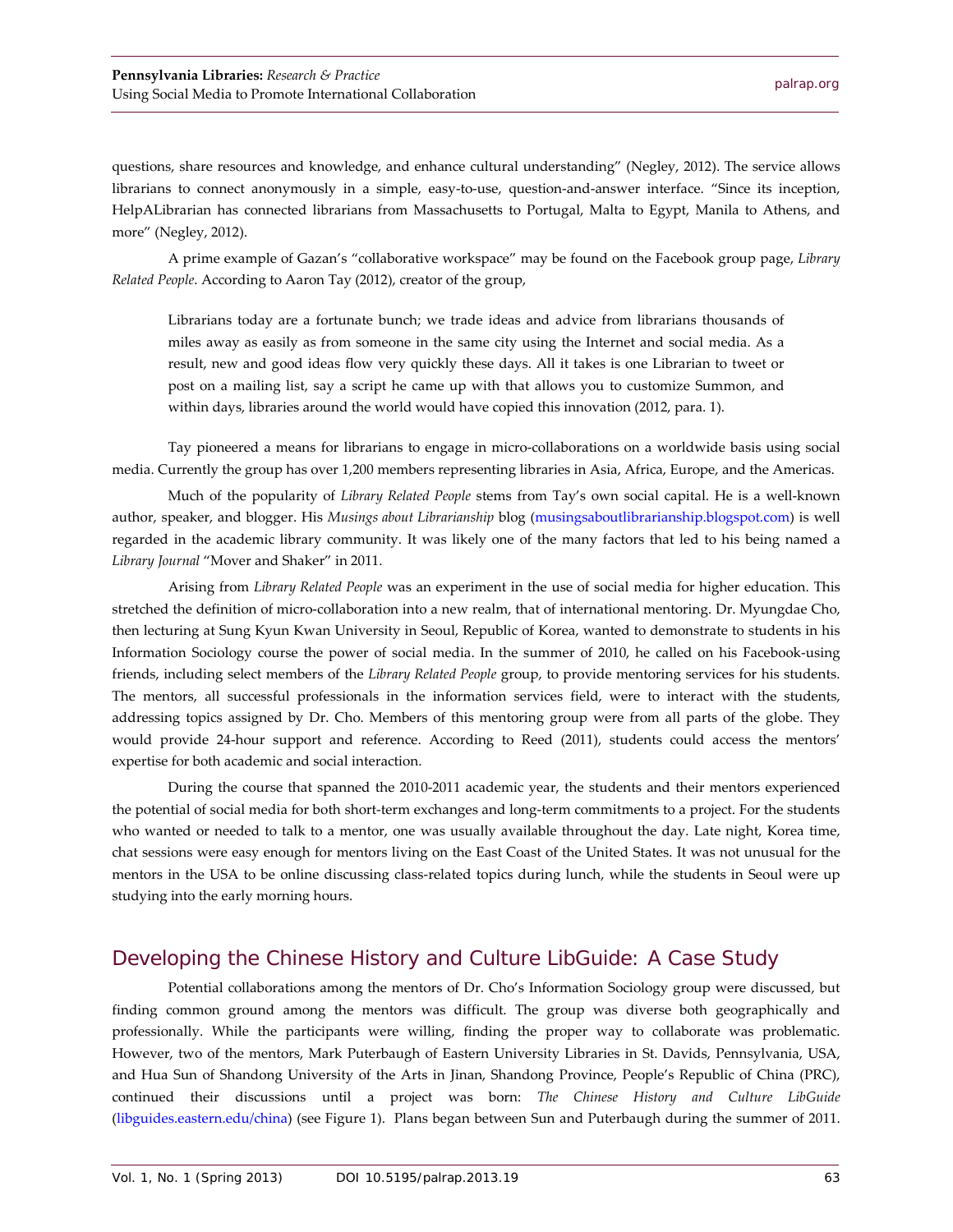Due to their experience with Dr. Cho, working together seemed natural. By the end of fall 2011, implementation of the project had begun.

Sun and Puterbaugh sought to develop something substantial, an informational tool that would be used by faculty and students at both institutions. Puterbaugh first proposed a website dedicated to Chinese art. Sun was grateful for the suggestion of a topic so very familiar to her. She countered with a proposal to develop something with more breadth. Looking through Eastern University's online resources, Sun suggested creating a LibGuide. This would become a tool for Eastern University's community and allow Sun's school to experience a new service. Librarians at Shandong had no experience with this cloud-based content management system.

LibGuides is a mainstay tool for many libraries. The service has social media components that allow content to be built in a collaborative manner. With the aid of Eastern University's LibGuides' administrator, Andrea Reed, a site was established within Eastern's platform. Reed joined Sun and Puterbaugh for the Skype sessions to ease the participants into working with the LibGuides' collaborative tools.

Agreeing on a project was an important first step. The layout of the LibGuide would be the next step. Sun, due to her expertise with the subject matter, took the lead. Tabs were created for History, Chinese Philosophy, Art, Dance, Music, Language, Literature, Traditional Medicine, and Food. Sun added important information regarding books and audio and visual media that she felt were of high importance. She also included a link to an important database that she had helped bring online, *The Folk Paper-Cut Picture Library.* 

As the work progressed through the winter of 2012 to the point of having a viable product, the directors from the two libraries exchanged letters authorizing Sun and Puterbaugh to set aside work hours for the project. Additionally, the agreement allowed for the collaborators to act as contacts for faculty and students at both institutions interested in utilizing the LibGuide. With the exchange of letters, the library directors sanctioned the project that had started as a personal exploration.

# Benefits of Collaboration

Sun and Puterbaugh believed that an international collaboration, whose participants viewed their project from different perspectives, would create a richer reference tool. In this belief, they followed Abramo, D'Angelo, and Solazzi (2011), who wrote that international collaborations offer greater results due to the "heterogeneity of resources (both intellectual and other)" (p. 205). The dissimilarities in language, culture, and general outlook provide a richer work relationship. It seemed reasonable to assume that in international collaborations, precisely because of the differences between partners, the expected results would be more meaningful. Sun and Puterbaugh agree with De Dreu and West (2001) whose studies of group creativity confirmed that it is diversity rather than conformity that leads to more innovative and higher quality results.

The participants wanted to demonstrate the benefits of pursuing international collaboration using social media. Sun and Puterbaugh expected that the use of social media would lower the transaction costs for international collaboration. They asked themselves if the tools offered by social media could be implemented successfully enough to overcome the barriers of long distance travel and eliminate the need for face-to-face meetings that would typically be necessary for such a project. Would these free-to-use and low-cost tools prove adequate for the two participants to create a meaningful product at the end of the collaborative transaction? This was a challenge noted by Landry & Amara (1998) who observed that international collaborations involve greater transaction costs: negotiating and mediating the objectives, choosing methodologies, dealing with results, managing logistics for communications, and managing gatherings and face-to-face meetings. They concluded that successful international collaborations called for a greater commitment of resources than domestic collaborations.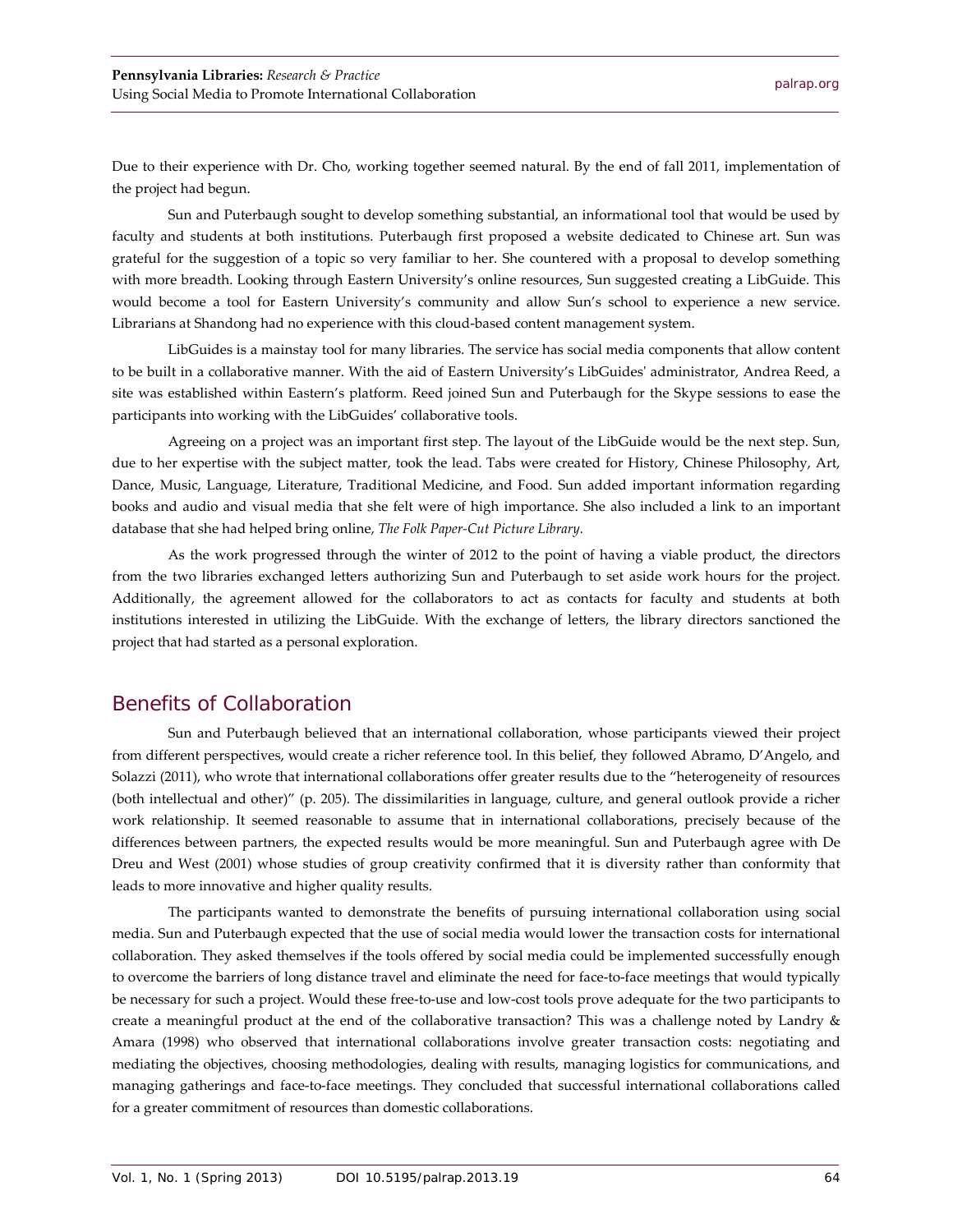

Figure 1 *Chinese History and Culture LibGuide*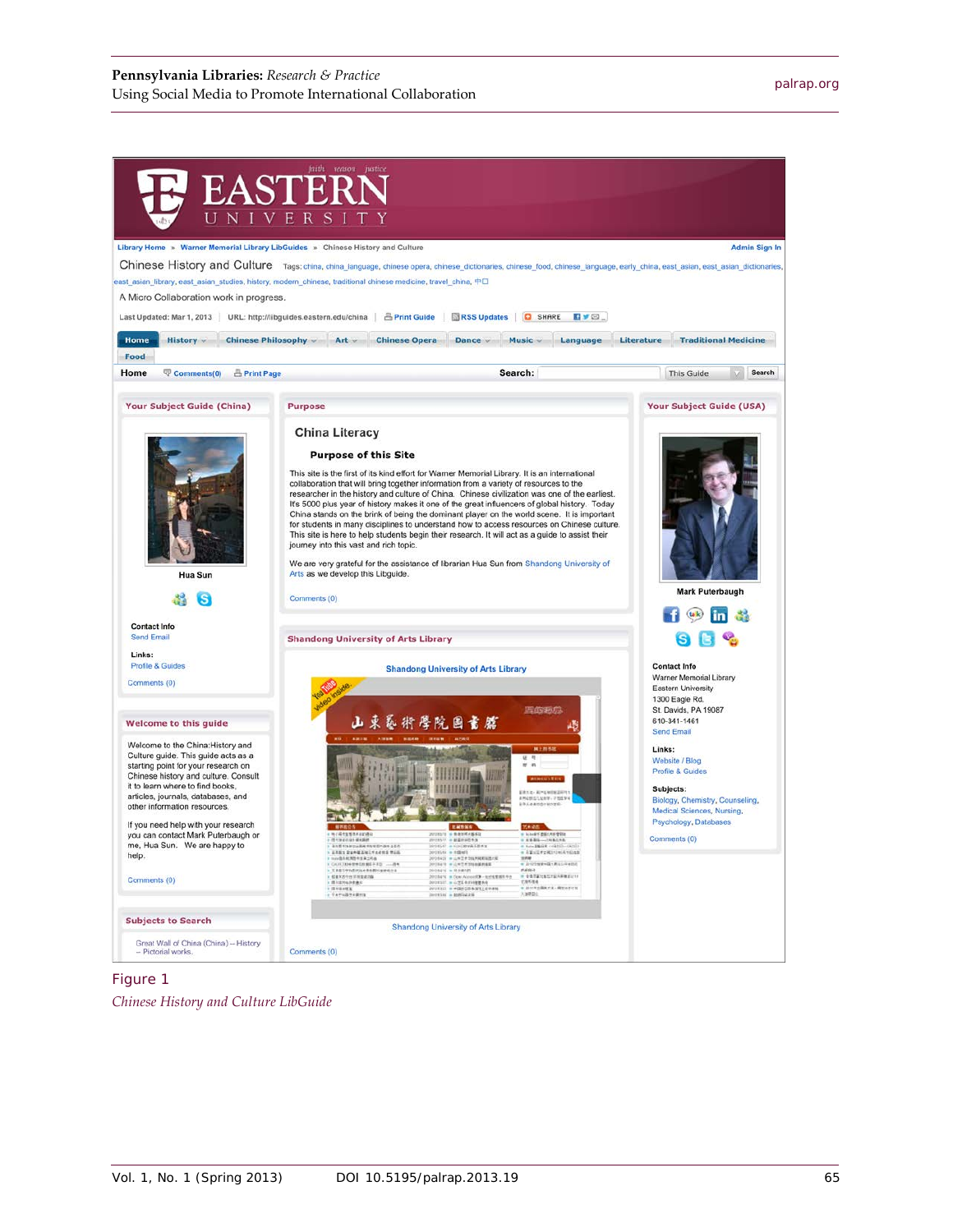# The Challenges

Following Stueart's (1997) discussion of the challenges of international efforts, Sun and Puterbaugh selected four areas that the project would address:

- 1. Physical Distance.
- 2. Variations in Technology.
- 3. Cultural Differences.
- 4. Sustainability.

# Physical Distance

Shandong University of Arts and Eastern University are two very different institutions. While the institutions have a great deal of information about themselves on their campus websites, the inability to physically connect with the other's campus presented a difficulty. The collaborators could not walk the campus, interact with students, and get the "feel" of the other's institution. The two libraries, while both academic, serve institutions with diverse missions. Eastern University is a small liberal arts school associated with the American Baptist Convention with no fine arts and design program. Shandong University of Arts is a school dedicated to the fine and performing arts.

The distance between the two libraries is approximately 7,000 miles. Without a physical connection, common ground was difficult to identify at first. Geographic separation is a significant obstacle. Compounding the issue of distance was a time difference of 12 hours between the two schools. By way of illustration, when it is 2 a.m. in eastern China, it is 2 p.m. in the eastern United States. Despite the physical distance and time difference, the use of social media—particularly Skype, a video conferencing tool, and Windows Live Messenger, a text messaging service—helped to mediate the dialogue between the two participants and create a close connection. Weekly Skype sessions were arranged, usually lasting 2 hours. Within the first eight months, over one hundred hours were logged using Skype. Skype-to-Skype calls were free of charge, making personal interaction between Sun and Puterbaugh economical.

During this time, the collaborators not only grew to know each other better on a personal level, they also learned of the work performed at the corresponding institutions. This learning process included introductions to other staff members and views of office life. Additionally, with the time difference so great, each was able to see a little of the other's home life. The use of Skype broke down many of the barriers of time and distance and helped the project participants develop a personal rapport.

During the Skype sessions, it was discovered that both universities have a global perspective. Eastern University's School of International Leadership Development (SILD) has been a mainstay of the university's curriculum. Eastern's English as a Second Language (ESL) programs reach out to many Asian countries, including the PRC. The school in Shandong, dedicated to the arts, also projects a global vision. The faculty, students, and alumni from the university teach and perform throughout the world. Through persistence in communication and understanding each other's perspective—and using the communication tools Skype, Live Messenger, Facebook, and e-mail—a working plan developed.

During the project, a variety of social media tools were tested for both synchronous and asynchronous communication. Skype and Windows Live Messenger were the mainstays for real-time communication. The barrier of physical distance was overcome not only by the tools at hand but also by the determination of the participants. It is important in this type of collaboration that the lines of communication be well established. Without consistent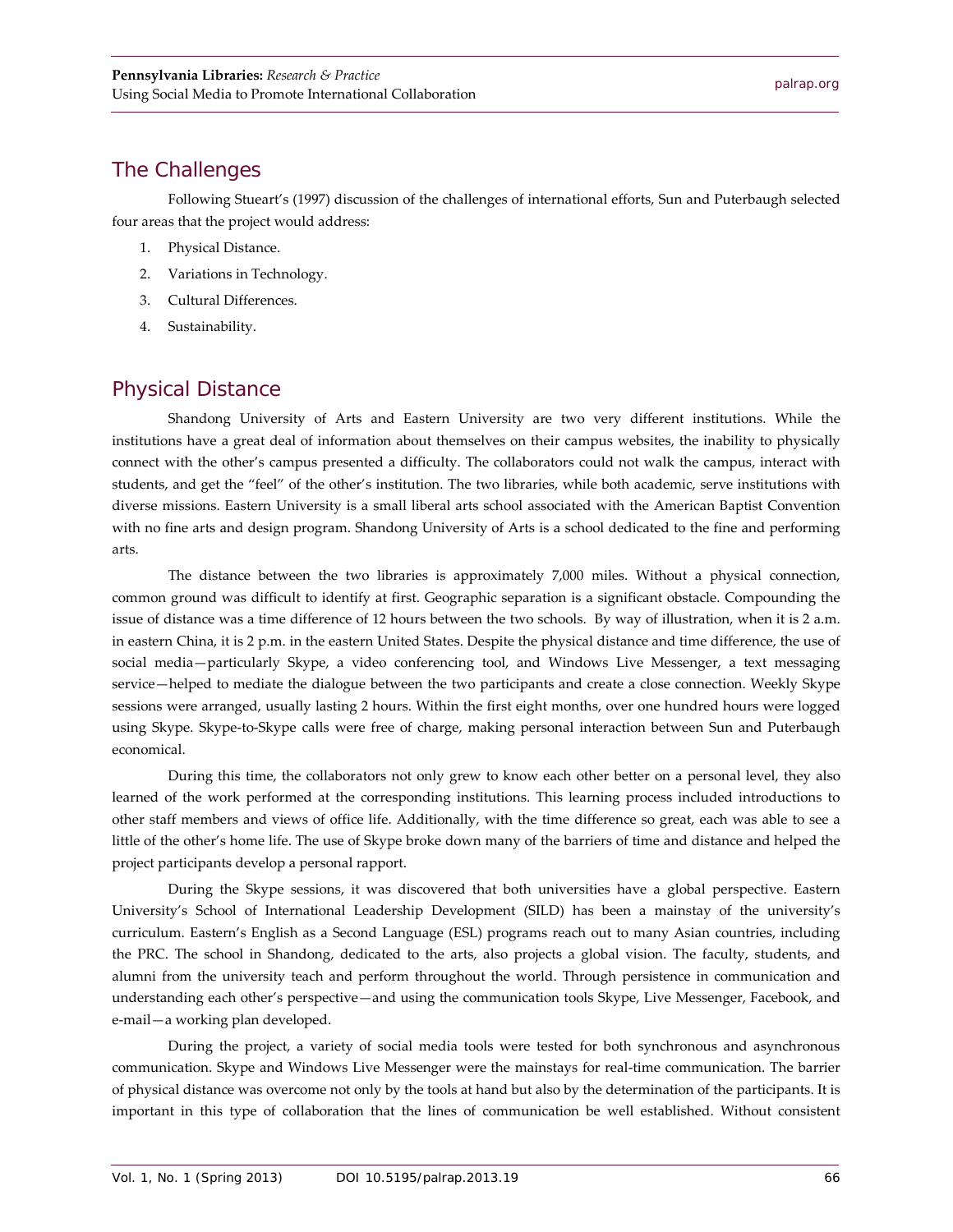patterns of information sharing, misunderstandings can easily occur. Both participants were dedicated to their Skype meetings and consistently exchanged reports via email and chat.

The importance of communicating on a regular basis cannot be overestimated. Johnson (2009) points out that one of the key deterrents to a successful collaboration between international partners is a lack of confidence in the other. However, with clear lines of communication established through the use of free and open tools that facilitated the development of both a professional and personal relationship, trust was a non-issue in this project. Physical distance, which once kept international partners apart for long periods of time, working silently until the next phone call or physical meeting, need no longer be an obstacle for global collaborators.

When considering the challenges posed by physical distance, the actual monetary costs of communicating by conventional means, including travel and lost working hours during travel, need to be calculated. While using social media for collaboration does not reduce the monetary costs of the actual working time spent on a project, its use may eliminate the traditional costs of travel and communication that have hampered international collaboration in the past.

#### Technological Variations

With the prevalence of the Internet as a medium for communication, Stueart's (1997) barrier regarding disparities in technology may no longer appear to be a great obstacle. While working with colleagues in emerging nations, where access to the Internet is limited or non-existent, this is a formidable obstacle. In wealthier nations like the PRC and the USA, differences in technology are not a significant issue. However, the ability to access the same social media services useful for collaboration may pose a challenge.

The initial contact between Sun and Puterbaugh began in Facebook. However, over time, access to this site within the PRC became problematic. Hempel (2012) writes that while Facebook's founder Mark Zuckerberg has announced a strategy to enter the Chinese market, it has become progressively more difficult for Chinese users to access Facebook. In limiting access to outside social sites, the PRC has nurtured its own social media industry, allowing it to grow and strengthen its market position. In the absence of Facebook, two of China's social sites that have developed "have impressive chunks of market share: Renren (154 million users) and Sina Weibo (300 million users)" (Strauss, 2012).

For an international collaboration, which began in Facebook, this became a major obstacle to overcome. Neither Renren, a Facebook-like service, or Sina Weibo, a Twitter-like service, have an English-language interface. Alternative forms of communication had to be adopted.

Other English-language social sites were very useful. The professional networking site LinkedIn [\(www.linkedin.com\)](http://www.linkedin.com/) was available in the PRC and in the USA. Likewise, Academia.edu [\(www.academia.edu\)](http://www.academia.edu/), a networking site for researchers, proved of some use during the collaboration.

Two services were consistently used for communication during the collaboration. The first was the Microsoft portal MSN Live. This service includes Outlook, the e-mail service; Live Messenger, an instant messaging client; and SkyDrive, a cloud-based file storage service that is integrated with web-based versions of the Microsoft Office Suite known as Windows Live Office. The Live Office service and SkyDrive provided the means for both synchronous and asynchronous development of materials. This included the joint creation of a Microsoft PowerPoint presentation used during emtacl12, the Emerging Technology in Academic Libraries conference, given on October 2, 2012, in Trondheim, Norway. At the conference, the collaborators provided a live demonstration. Puterbaugh was physically at the meeting, while Sun presented her portion of the talk from her home in China using Skype (see Figure 2).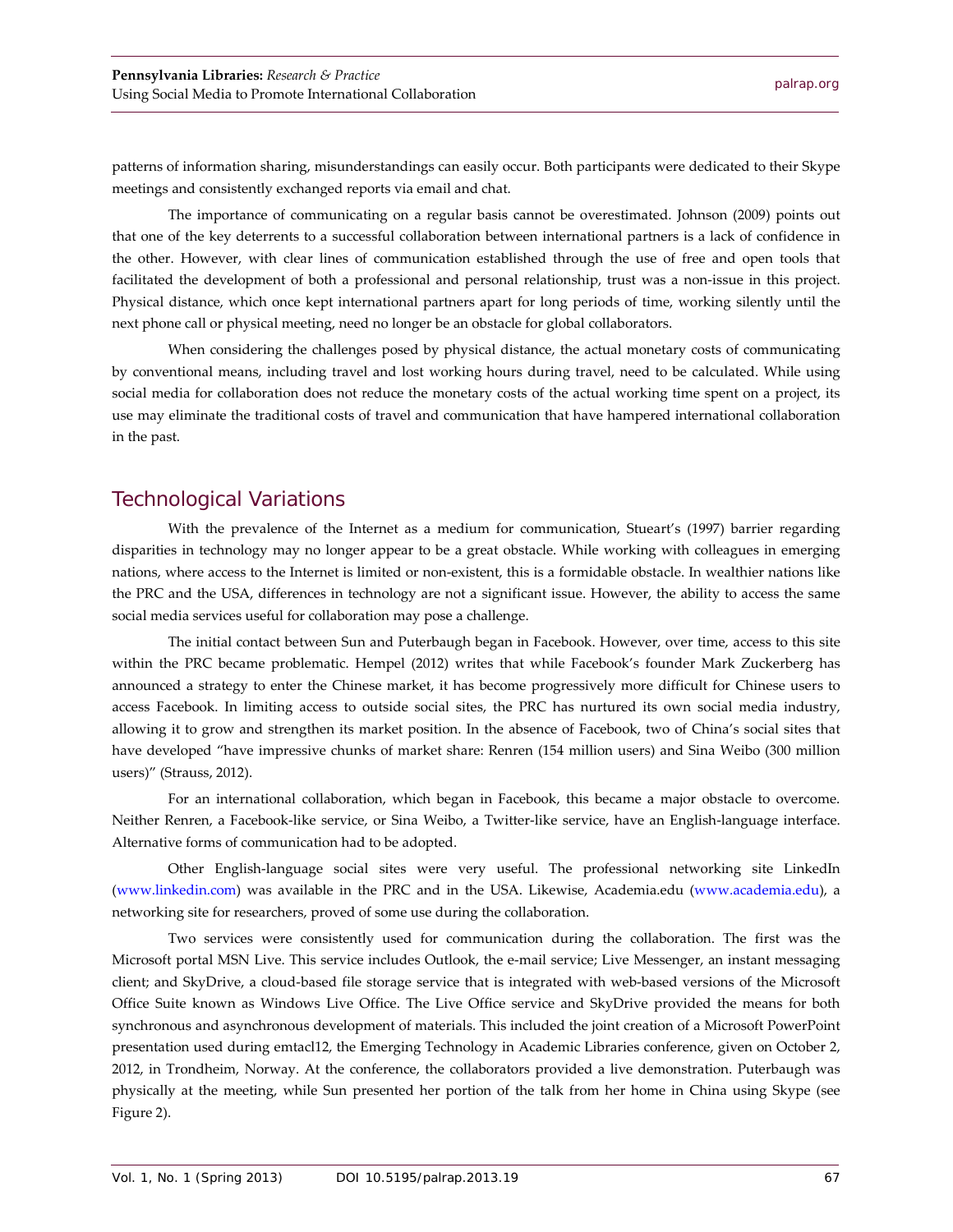

Figure 2

*Presentation at emtacl12, Trondheim, Norway, October 2, 2012, with Mark Puterbaugh on site and Hua Sun using Skype from China. Photograph by Nils Kristian Th. Eikeland/NTNU.*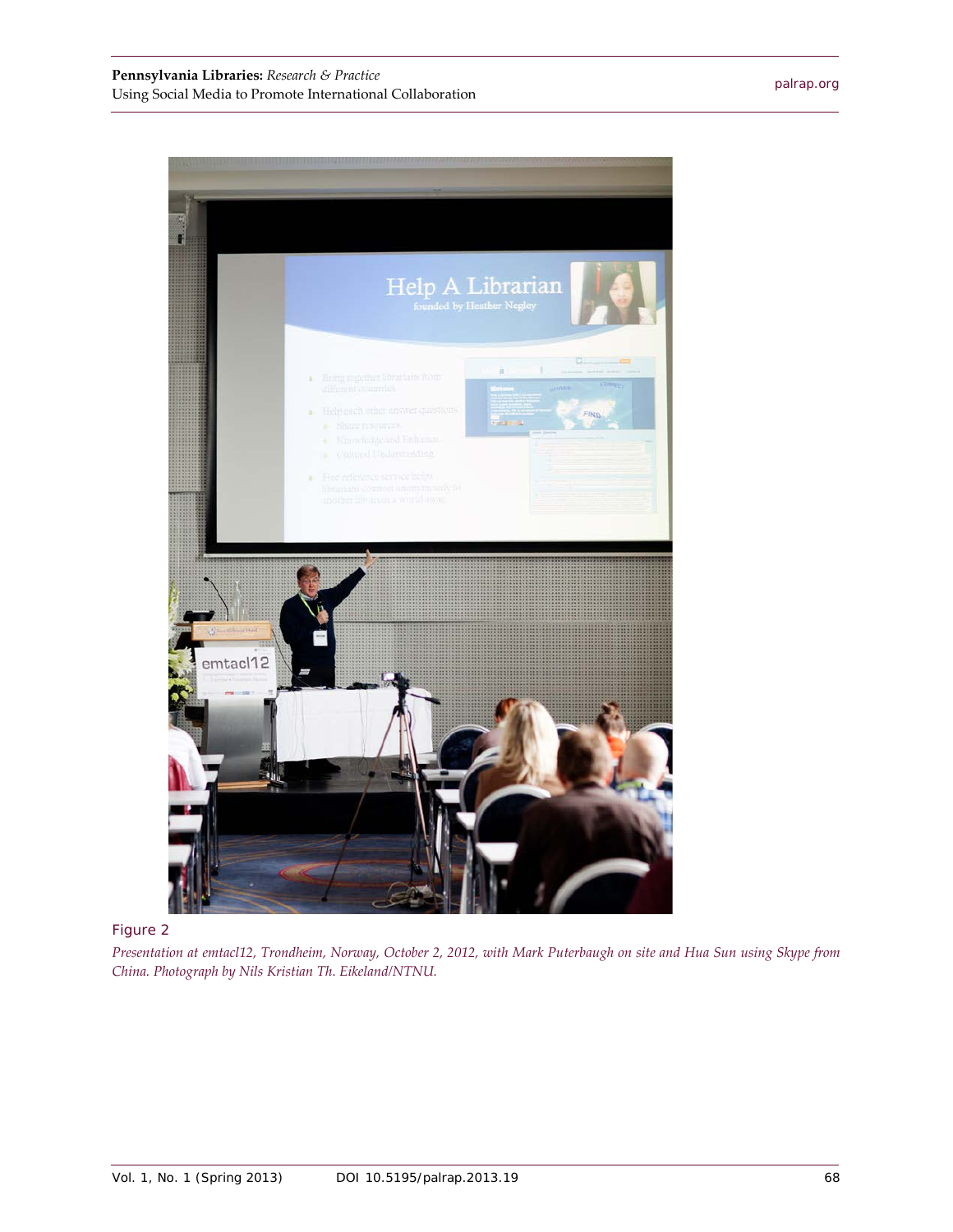Skype allowed for real-time, face-to-face communication over the Internet. It was Skype's free video call service, more than any other social media tool, that made the collaboration possible. As with the personal visit described by Atkins et al. (2005), the face-to-face Skype meetings "transformed the exchange from a speculative venture with a distant partner into a real, tangible, and human endeavor" (p. 193). Both MSN Live and Skype provided linking services that gave Sun access to postings and chat available through Facebook. While not providing the full flexibility of the Facebook interface, Skype and MSN helped maintain a vital communication link.

MSN's Outlook e-mail was used for long asynchronous messages, and Live Messenger was used for daily short messages and comments. Skype provided the application needed for weekly video chat meetings. A Skype subscription allowed for shared screens and a three-way discussion with Eastern University's LibGuides administrator. This communication was essential during the early parts of the collaboration as Hua Sun learned to use the LibGuides service.

One important practice developed during the long-distance discussion was maintaining a separate open chat tool during Skype video call sessions. On several occasions, technical difficulties (like the dropping of a Skype session during a thunderstorm in the United States) cut the video chat short. A phone call to the other person was not practical. By maintaining an active Live Messenger chat session with each other, the difficulties were communicated and understood. These technologies lent themselves to the development of mutual confidence essential in any collaboration.

Recently, Microsoft incorporated Skype into its MSN Live service eliminating Live Messenger. In order to compensate for this loss, Tencent QQ, a service based in the PRC, has become a useful fallback tool for maintaining a separate chat session during Skype video calls. QQ offers an international instant messaging and social networking service with interfaces in English and Chinese.

# Cultural Differences

With increased globalization, cultural differences may not seem apparent. Social media tends to blind users to the underlying differences between people and nations, since everyone is using the same technologies to interact. But differences in worldview do exist. These differences must be taken into consideration when an international collaboration occurs. Abbasi et al. (2011) have noted in the literature that Eastern and Western minds approach tasks in very different ways. The critical thinking when collaborators approach a project may present unforeseen obstacles. There are also barriers such as political viewpoints and, of course, language.

Additionally, Lenartowicz, Johnson, and White (2003) report that there is much intra-country variation in culture, particularly in larger nations. Dealing with Americans or Chinese from different geographical areas can lead to misconceptions. Preconceptions based on past experience can be confusing. What is acceptable in one region of a nation may not be acceptable in another. Language usage, in particular, can be quite different, based on region and across state or provincial boundaries. Slang words and their meanings can be very difficult to communicate when having cross-cultural dialogue. Puterbaugh, a native of Philadelphia, Pennsylvania, with unique colloquialisms, had to learn to avoid language that was confusing to someone whose English, while excellent, came from a formal education of English as a second language.

Sun and Puterbaugh discovered there was much they did not know of the other's culture. The celebration of holidays was an instance in which both parties gained new insight. Chinese New Year offered Sun an extended winter break. Thanksgiving and the Christmas holidays offered Puterbaugh a lengthy time away from the office. Understanding the importance of these events in the cultural life of the participants made the pauses in workflow easier to accept and appreciate. Learning the flow of each other's life and schedule was important. Holidays and time away from the project had to be negotiated.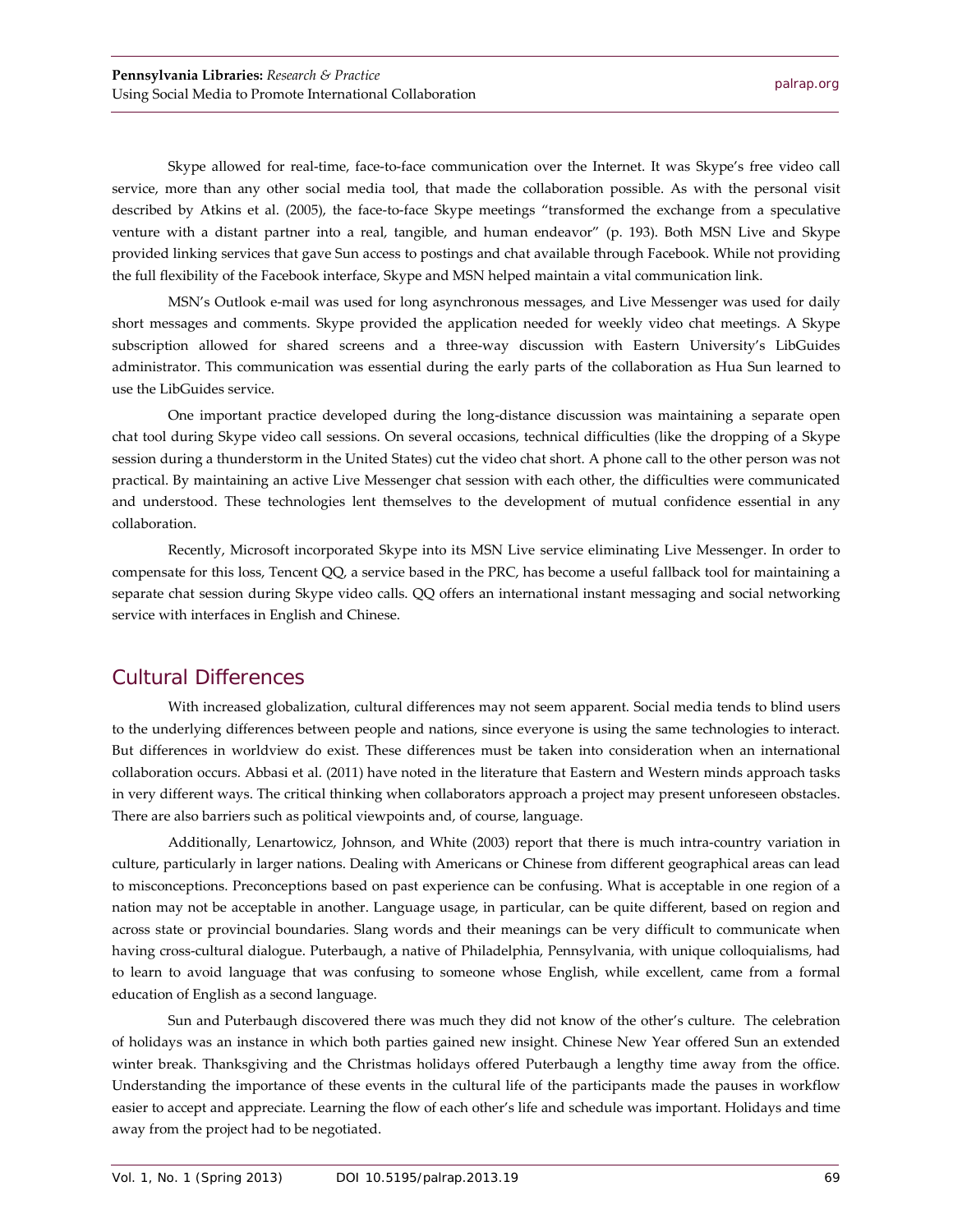While cultural differences were difficult to overcome, the personal relationship developed by consistent communication mediated any strife. Through meeting and working regularly online, Sun and Puterbaugh formed a connection of mutual respect and understanding. Allen (1998) reports that collaborators must develop a sense of value for the other's contributions. They should recognize the continuing value that the other's work brings to the research process. Mutual respect overcomes many barriers, and the flexibility of both partners with regards to cultural differences is essential.

With the distances in location and differences in culture, misunderstandings can easily occur. It is important in this type of effort that the lines of communication be well established. The easy accessibility that Skype and other tools provide helped to create a sense of mutual understanding and respect. While never physically meeting, the collaborators came to know a great deal about the other's life. Due to the 12-hour time difference, a blending of home and professional life occurred. This contributed to an appreciation of both partners' worlds. The virtual face-to-face meetings allowed Sun and Puterbaugh to establish a bond of trust, respect, and friendship. When cultural differences did arise, the relationship that communication created helped bridge the gap between their two worlds.

Burt (1992) relates that collaborators from different nations have the probability of learning new (to them) notions, techniques, and methodologies from one another, increasing their personal knowledge assets. All of this has been found true by the collaborators in this project.

# **Sustainability**

Is it possible that small projects like this one can be maintained for long periods of time using free or inexpensive social media tools? What is the possible future of further international collaboration using social media? There are many factors affecting the sustainability of such collaboration. Among these are

- 1. Organizations.
- 2. Participants.
- 3. Common ground.
- 4. Social media tools.

# **Organizations**

Most collaboration among academic librarians starts when their parent institutions have prior agreements. Alleyne & Rodrigues (2011) established their collaborative, providing bibliographic instruction for both Mount Saint Vincent University's students and those at Bermuda College, based upon a prior relationship between the two institutions. The personal nature of their working relationship was based first upon the agreements at the institutional level.

Sun and Puterbaugh have demonstrated that collaborations can start between two individuals who establish a personal relationship first via social media prior to organizational involvement. Yet it quickly became evident in this case that involvement from the parent institutions was necessary if the project were to develop. Institutional resources had to be shared. An example of this would be granting Sun administrative-level access to Eastern University's LibGuides service. Another example would be the requesting of work time for the project from supervisors at both institutions.

Written and verbal agreements were exchanged between the institutions on these issues; this established ownership and legitimacy for the project. The openness of the institutions involved also promoted the experiment to the level of a service extending beyond the walls of the library to faculty and students. One such developing service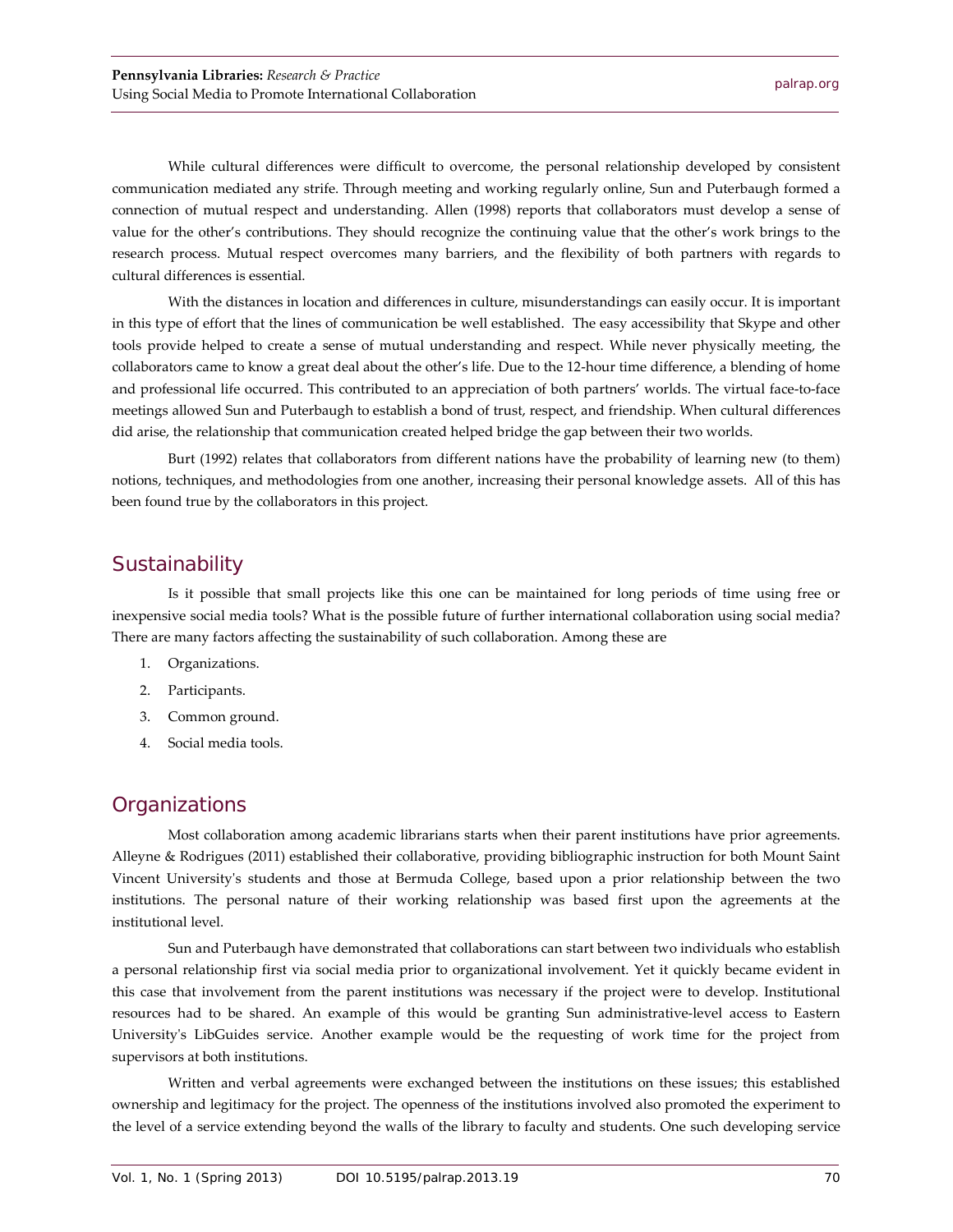is an agreement between dance faculties to share performance videos. Gervedink Nijhuis, Voogt, and Peiters (2012) found that international collaborations are most successful when participants and organizations are stakeholders in the outcomes. As with Alleyne and Rodrigues (2011), Sun and Puterbaugh found that the acceptance by their parent organizations helped shape shared goals and outcomes, defined responsibilities, and provided the support for a successful and sustainable project.

#### **Participants**

In writing on the cultural complexity of international collaboration, Gervedink Nijhuis et al. (2012) noted that those involved must be transparent in their communication with one another. There must be an open attitude toward the other participant's point of view. Additionally, Alleyne & Rodrigues (2011), in their discussion on sustainability, point out that there should be clear lines of communication established, avoidance of turf wars, and mutual respect for the all participants involved.

Through their previous experience using social media outlets, Sun and Puterbaugh established both a personal and professional relationship. This allowed the participants to judge whether the other was a compatible working partner. The continued use of social media throughout the project allowed the participants to maintain open attitudes. The social media tools provided a means to keep communication lines open and flexible. The willingness to use these tools made the collaboration much easier.

#### Common Ground

People tend to collaborate with those they have a lot in common. Common fields, common career paths, or common interests are all factors that can promote collaboration. Social media sites and tools can assist in finding those with common interests. Discussions on sites such as Facebook are typically open and easily accessible. This is much like what Amershi & Morris (2009) observed in their study of co-located collaborative web searches. On social sites, answers and comments are often public and persistent, serving as a common space in which others can join in the collaboration and contribute strategies and solutions. Through observation of these interactions, members in these spaces may find potential collaborators for future projects.

Sun and Puterbaugh perceived a common interest in social media for international collaboration, demonstrated through their posts and discussions on Facebook. These comments were open and easily accessible, signifying that collaboration was a real possibility.

It should be noted that when common ground is established, one project may be expanded into a new endeavor. Finding common ground allows participants to evaluate their local circumstances and reach out to others having similar interests within their organizations. Sun and Puterbaugh found that in addition to creating the Chinese History and Culture LibGuide they were able to promote a small collaboration between Shandong's School of Dance and Eastern's Department of Dance. While collecting materials for the LibGuide, a door opened to begin a video exchange of student dance performances. Letters were exchanged and videos are now being shared. Expansion of this collaboration was possible because of the potential offered by social media to open communication between academic librarians and the institutions they serve.

# Social Media Tools

Social media tools play an important role in the sustainability of an international collaboration. They provide an inexpensive and readily available set of tools for open communication. However, what should be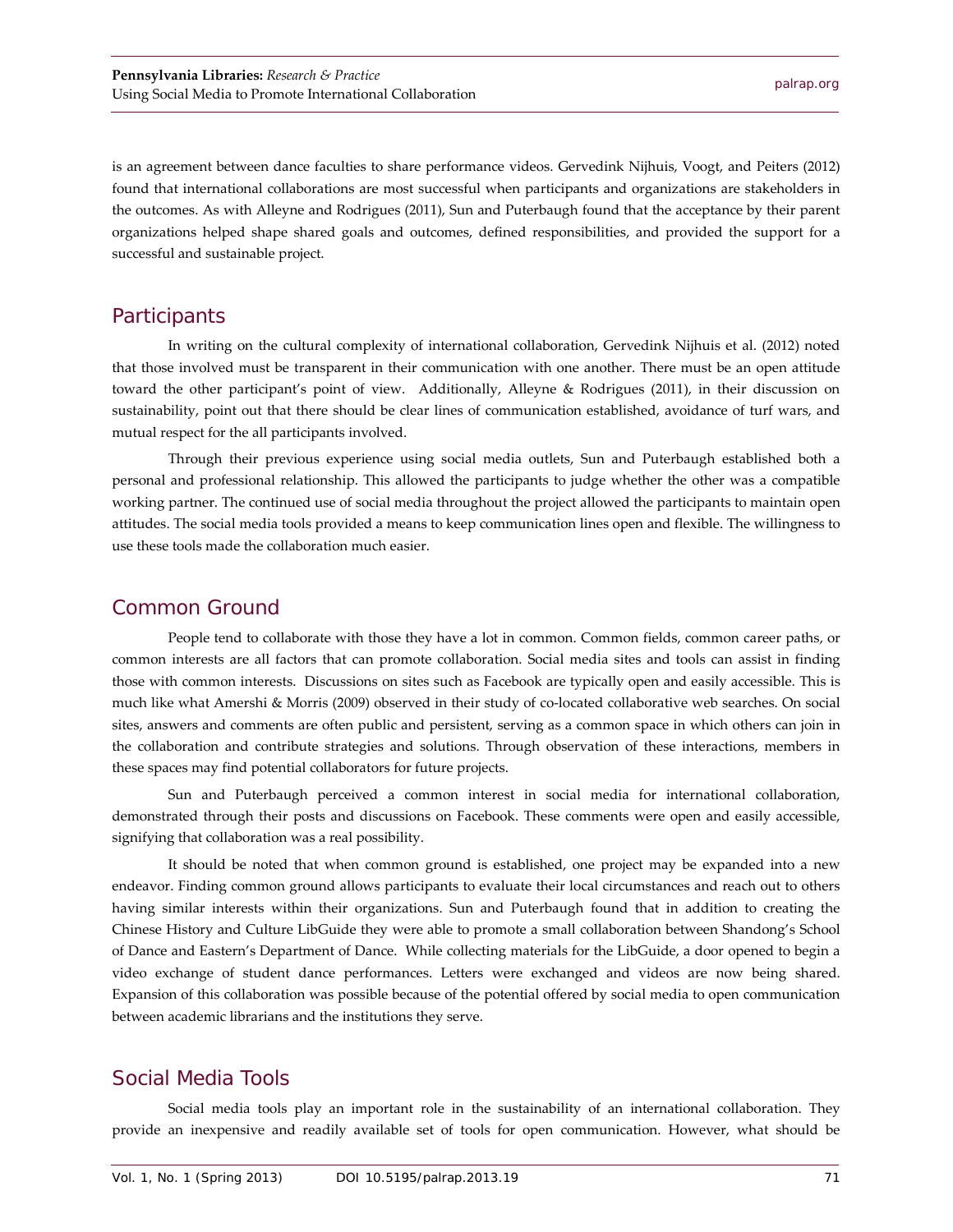<span id="page-12-0"></span>emphasized here is the multitude of tools from which to choose. There is no need to rely on a single tool. Facebook, LinkedIn, MySpace, Google+, Skype, and many other tools and resources provide a plethora of features that can facilitate international collaboration. There are free tools to meet every type of collaborative need.

Sun and Puterbaugh discovered as a best practice never to rely on a single tool. Free services and network connections have their limitations. Relying on one service is unnecessary and potentially detrimental to an international project. Services may discontinue or become inaccessible. It is important to be prepared and search out the best tools to use and possible alternatives. Understanding the risks of using freely available social media tools for collaboration should make current and future collaborations work more smoothly.

#### **Conclusion**

The Chinese History and Culture site [\(libguides.eastern.edu/china\)](http://libguides.eastern.edu/china) continues to develop. Although residing on an Eastern University server, it clearly promotes the contribution of its partner, Shandong University of Arts. The LibGuide is now a multilevel tool for researchers. It contains informational, bibliographical, and multimedia resources for those interested in the subject matter. During the first eight months of development, the site received over 1,000 page views. Sun and Puterbaugh plan continued expansion, including interactive finding aids for those who want to explore this topic more fully.

Social media sites and tools are ubiquitous. The technology has widened the channels of communication and promoted the possibility of international engagement and collaboration. The micro-collaboration of Sun and Puterbaugh is just the beginning of the potential benefits available to the two parent institutions, their libraries, and librarianship in general. Social media allows the individual players, librarians at various institutions, to work together to create something larger than either could create alone.

Langeland (2005) noted that the theme from the 2004 Helsinki City Library Seminar was "Small is beautiful—networking makes us strong" (p. 148). Social media provides the tools to communicate across national boundaries. This ability makes individual librarians stronger as they share information and knowledge with others from around the world.

# **Notes**

<sup>1</sup> Correspondence about this article should be addressed to Mark Puterbaugh, [mputerba@eastern.edu](mailto:mputerba@eastern.edu)

<sup>&</sup>lt;sup>2</sup> Portions of this paper were presented at emtacl12 (Emerging Technologies in Academic Libraries), Trondheim, Norway, October 2, 2012.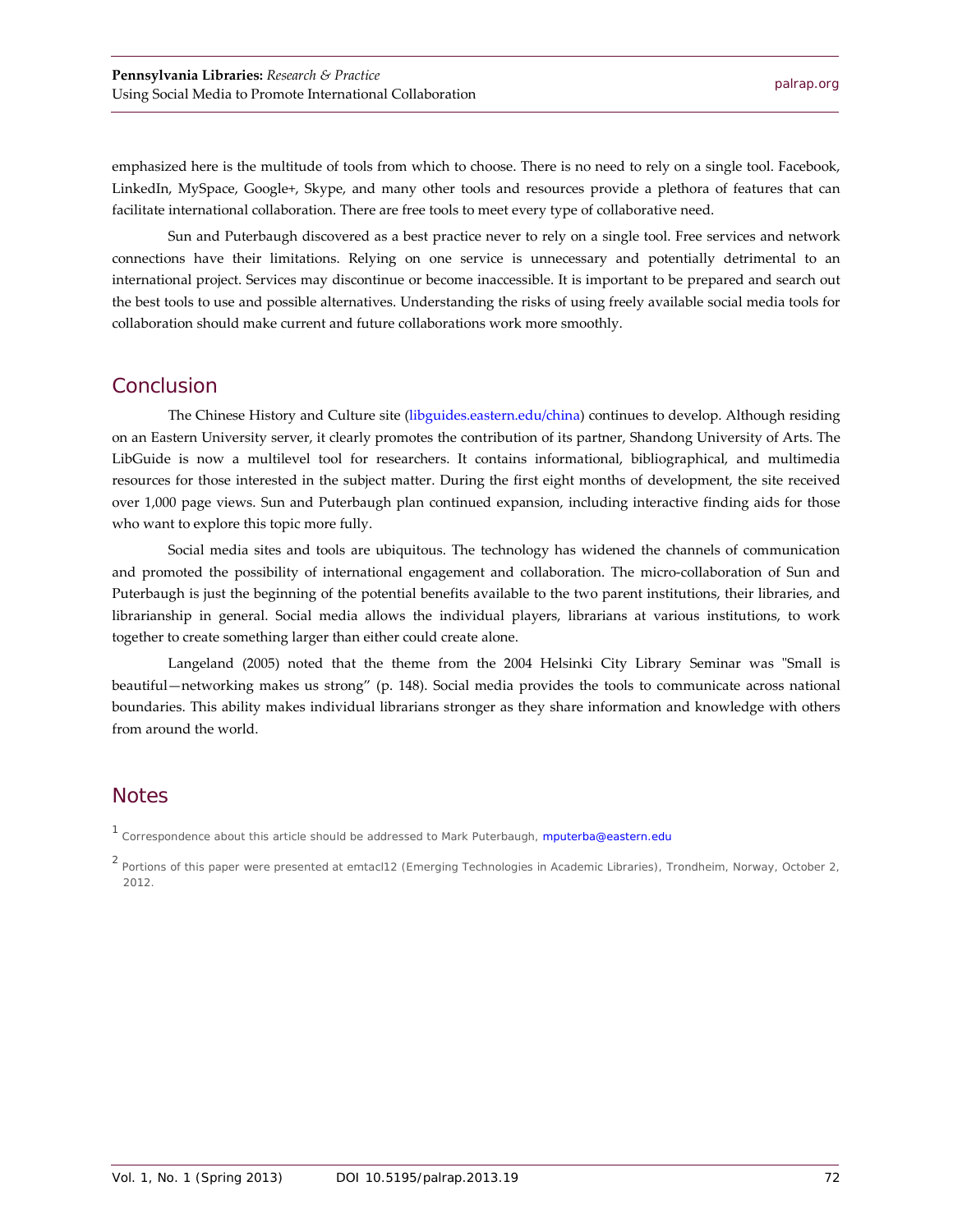#### **References**

- Abbasi, A., Hossain, L., Uddin, S., & Rasmussen, K. (2011). Evolutionary dynamics of scientific collaboration networks: Multi-levels and cross-time analysis. *Scientometrics, 89*(2), 687-710. doi[:10.1007/s11192-011-0463-1](http://dx.doi.org/10.1007/s11192-011-0463-1)
- Abramo G., D'Angelo, C., & Solazzi, M. (2011). Are researchers that collaborate more at the international level top performers? An investigation on the Italian university system. *Journal of Informetrics, 5*(1) 204-213. doi[:10.1016/j.joi.2010.11.002](http://dx.doi.org/10.1016/j.joi.2010.11.002)
- Allen, B. M., & Hirshon, A. (1998). Hanging together to avoid hanging separately: Opportunities for academic libraries and consortia. *Information Technology & Libraries*, *17*(1), 36-44.
- Alleyne, J. M. & Rodrigues, D. (2011). Delivering information literacy instruction for a joint international program: An innovative collaboration between two libraries. *College & Undergraduate Libraries, 18*(2-3), 261-271. doi[:10.1080/10691316.2011.577697](http://dx.doi.org/10.1080/10691316.2011.577697)
- Amershi, S., & Morris, M. R. (2009). Co-located collaborative web search: Understanding status quo practices. In *CHI '09 Extended Abstracts on Human Factors in Computing Systems* (pp. 3637-3642). Association for Computing Machinery, New York, NY.
- Atkins, D., Smith, A. D., & Dewey, B. I. (2005). From the Great Smokies to the Mountains of the Moon: U.S. and Ugandan librarians collaborate in a digital world. *Information Technology & Libraries, 24*(4), 192-196. doi[:10.6017/ital.v24i4.3384](http://dx.doi.org/10.6017/ital.v24i4.3384)
- Burt, R. S. (1992). *Structural holes: The social structure of competition*. Cambridge, MA: Harvard University Press.
- De Dreu, C. K. W., & West, M. W. (2001). Minority dissent and team innovation: The importance of participation in decision making. *Journal of Applied Pyschology, 86*(6), 1191-1201. doi[:10.1037/0021-9010.86.6.1191](http://dx.doi.org/10.1037/0021-9010.86.6.1191)
- Gazan, R. (2010). Microcollaborations in a social Q&A community. *Information Processing & Management, 46*(6), 693-702. doi[:10.1016/j.ipm.2009.10.007](http://dx.doi.org/10.1016/j.ipm.2009.10.007)
- Gervedink Nijhuis, C. J., Voogt, J. M., & Pieters, J. M. (2012). The cultural complexity of international collaboration: Conditions for sustainable curriculum development in Ghana. *International Journal of Intercultural Relations*, *36*(5), 647-658. doi[:10.1016/j.ijintrel.2012.02.003](http://dx.doi.org/10.1016/j.ijintrel.2012.02.003)
- Hempel, J. (2012, September 10). Facebook's China problem. *Fortune*. Retrieved from <http://tech.fortune.cnn.com/2012/09/10/facebook-china-problem/>
- Johnson, I. M. (2009). Enhancing development through international collaboration by schools of librarianship and information studies. *Information Development, 25*(3), 178-197. doi[:10.1177/0266666909340788](http://dx.doi.org/10.1177/0266666909340788)
- Kaplan, A. M., & Haenlein, M. (2010). Users of the world, unite! The challenges and opportunities of social media. *Business Horizons, 53*(1), 59-68. doi[:10.1016/j.bushor.2009.09.003](http://dx.doi.org/10.1016/j.bushor.2009.09.003)
- Landry, R., & Amara, N. (1998). The impact of transaction costs on the institutional structuration of collaborative academic research. *Research Policy, 27*(9), 901-913. doi[:10.1016/S0048-7333\(98\)00098-5](http://dx.doi.org/10.1016/S0048-7333(98)00098-5)
- Langeland, A. (2005). The Nordic countries: Cultural and library cooperation. *IFLA Journal, 31*(2), 146-150. doi[:10.1177/0340035205054878](http://dx.doi.org/10.1177/0340035205054878)
- Langeland, A. (2006). NORDBOK for the last time. *Scandinavian Library Quarterly, 39*(4). Retrieved from <http://slq.nu/?article=nordic-council-of-ministers>
- Lenartowicz, T., Johnson, J., & White, C. (2003). The neglect of intra-country cultural variation in international management research: An Iberoamerican Perspective. *Journal of Business Research, 56*(12), 999-1008. doi[:10.1016/S0148-](http://dx.doi.org/10.1016/S0148-2963(01)00314-9) [2963\(01\)00314-9](http://dx.doi.org/10.1016/S0148-2963(01)00314-9)

Negley, H. (2012). *Help a Librarian*. Retrieved from<http://www.helpalibrarian.com/>

Online Computer Library Center [OCLC]. (2013). *Membership*. Retrieved from<http://www.oclc.org/us/en/membership/default.htm>